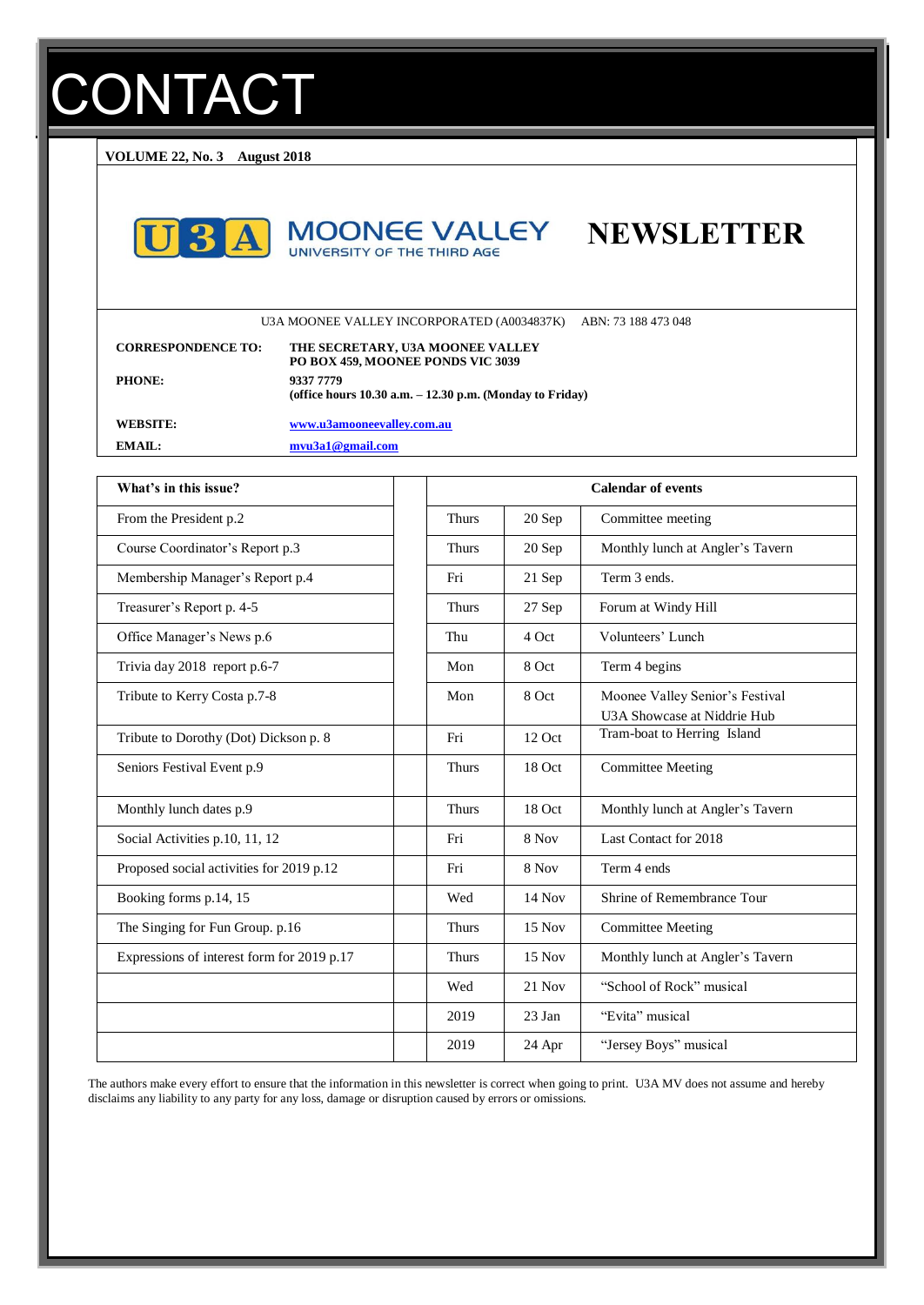# **FROM THE PRESIDENT**

#### **Looking ahead….**

It is getting near that time of the year again. No, not the Grand Final!

I refer to our AGM which will be held on Tuesday 4 December 2018. Some fixed term positions will have been completed and we are going to need some new office bearers. At this stage, we know we will need a new treasurer as Maurice has completed his allotted term.

This could be a great opportunity for someone to understand our need and get in touch with their "inner accountant." Please consider putting up your hand for such a position or support another member who might like to nominate.

Our committee meetings are friendly and stress free. We work as a supportive collaborative team. If you were wondering what it would be like to be involved in helping MVU3A to function, you are invited to come along to any committee meeting. They start at 9.30 a.m. on the third Thursday of the month at the Emerald Street Community Centre, West Essendon. The remaining meeting dates for 2018 are 20 September, 18 October and 15 November.

#### **June 28th Forum.**

Robert Simmonds from Consumer Affairs delivered an informative and sobering presentation on various consumer scams. I came away feeling that if only people's ingenuity and creativity could be harnessed for good instead of evil the community would be so much better off.

In a brilliant illustration of the importance of reading the fine print, a permission slip was distributed to the attendees. Yes, quite a number of us managed to sign over our houses to Mr Simmonds by failing to read it all the way through! Amazingly, out of the blue on the very next day after the forum, the "Tax Office" phoned my home threatening court proceedings for recovery of tax debts. It was nice to be able to laugh and hang up.

Many thanks to Geoff for organising this forum.

#### **Participation in Moonee Valley Seniors Festival.**

The month of October is "Seniors Month" in Victoria. As part of the Moonee Valley Council's celebration we will participate in a "Show Day" at the Niddrie Hub on Monday afternoon 8th October. There will be demonstrations (Mah-jong, Bridge), performances (Line Dancing, Singing, Tai Chi) and displays (Art). Please come along and bring a friend.

#### **Care for the environment**

Recently there's been much ado about the phasing out of single use plastic bags by the major supermarkets. We've all learnt now to carry re-usable bags in the car for our purchases and it really hasn't been that hard. There's another opportunity for us to do "our bit" for the environment.

Approximately 160 copies of "Contact" are mailed out each quarter. This uses up approximately 1,500 sheets of paper. When it is time to renew your membership for 2019, please consider receiving "Contact" via email instead of hard copy. We understand that this is not possible for some members.

# **Vale Kerry Costa and Dot Dickson**

Sadly, two of our tutors Kerry Costa and Dot Dickson died in June. Flowers were sent to express our condolences to Kerry's family. To honour Dot and send our condolences to her family, a donation was sent to Motor Neurone Disease research. We expressed our heartfelt thanks for their dedicated tutoring. Tributes are to be found later in this edition of "Contact."

Brian Smith [president@u3amooneevalley.com.au](mailto:president@u3amooneevalley.com.au)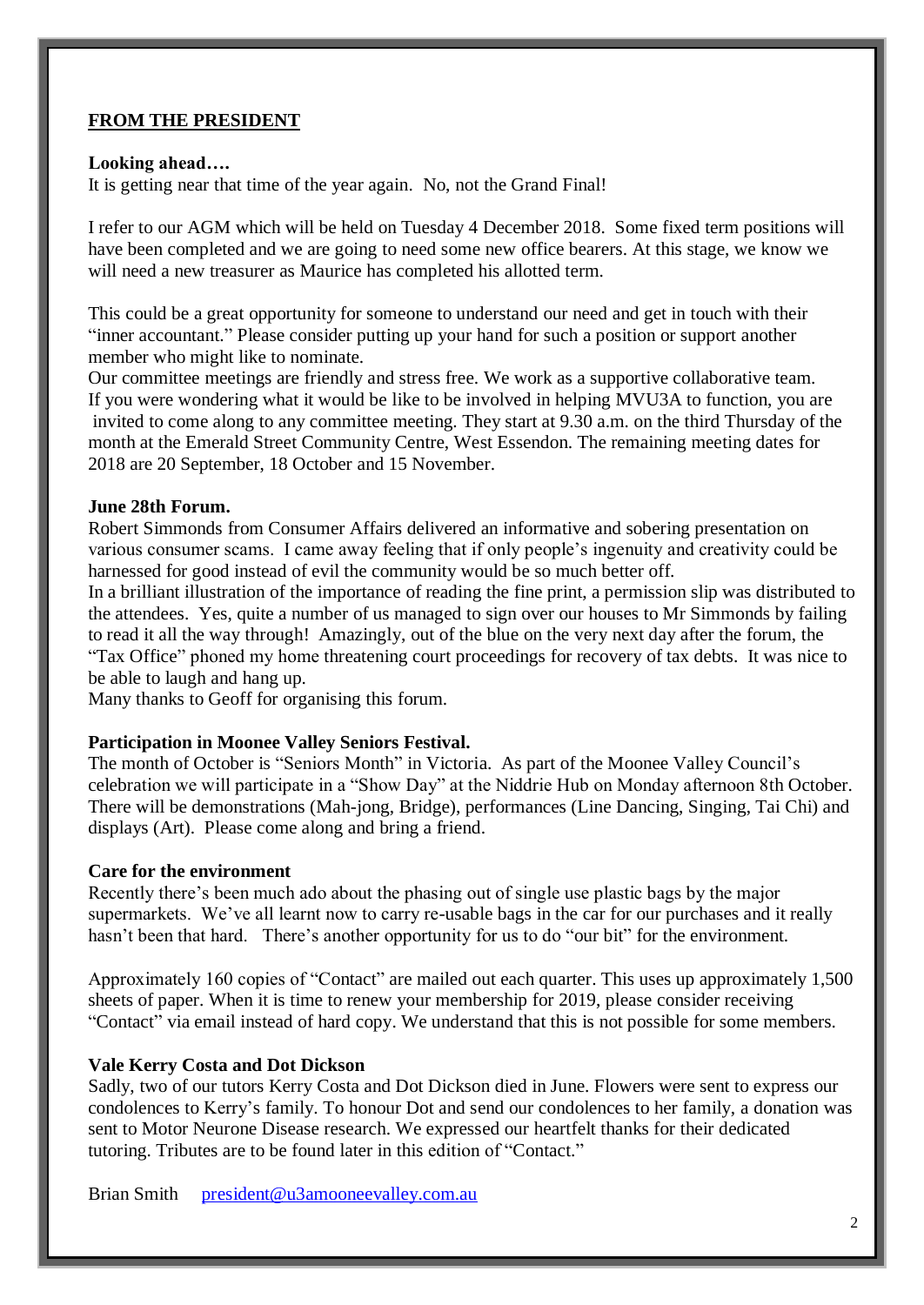#### **COURSE COORDINATOR'S REPORT**

**2019 Courses:** We will soon begin the process of planning for next year. I will approach our existing tutors in a few weeks for details of their proposed offerings in 2019. While the majority of our classes and activities are continuations or repeats of those in the previous year, we are always looking to add to our range. Some additional areas which have been suggested include: Art Appreciation - including gallery visits, Photography and Gardening. Also, we now have a wide range of course material available on DVDs. I encourage you to ask me about the range of topics presented on these resources.

Sadly for us, after more than 15 years of sterling service, Maurice and Margaret Majurey have advised that they will not be offering either *Armchair Travel* or *Flicks in the Afternoon* next year. These sessions have been very popular, particularly with devoted older members. Lots of members would be very happy if there is some way we could continue these classes. Let me know if you would be prepared to organise any one of these popular sessions. Perhaps you might have ideas for a course based around films or a DVD series in 2019. If you would like to discuss the possibility of leading a course next year, I would be very pleased to hear from you. Please contact me through the office (9337 7779 or mvu3a1@gmail.com).

**September Forum:** Jeanette Eid, who is Principal of a Melbourne legal firm, will present our next forum. Her topic will be *Why you need a Will and Enduring Powers of Attorney*. Jeanette is an author or co-author of several books published by the Law Institute of Victoria and she acts both nationally and internationally for a range of private and public clients. She was recommended by Nola Spicer (previously the tutor for our Financial Management course.) The forum will be held on **Thursday 27 September** from 10.30 to 12.00 (during the term break) The venue is Windy Hill (corner of Napier and Brewster Streets Essendon, free car park opposite) If you would like to attend, phone or email the office (9337 7779 or mvu3a1@gmail.com) and register your name(s). Please also indicate if you plan to stay and join us for lunch at Windy Hill's Terrace Bistro. Their prices are very reasonable, with seniors' meals available. It is best to register as early as possible, and preferably before the term break. This will be our final forum for the year. **Geoff Miller**



At the Windy Hill Forum.

Robert Simmonds from Consumer Affairs sharing his knowledge of scams with Maurice Majurey.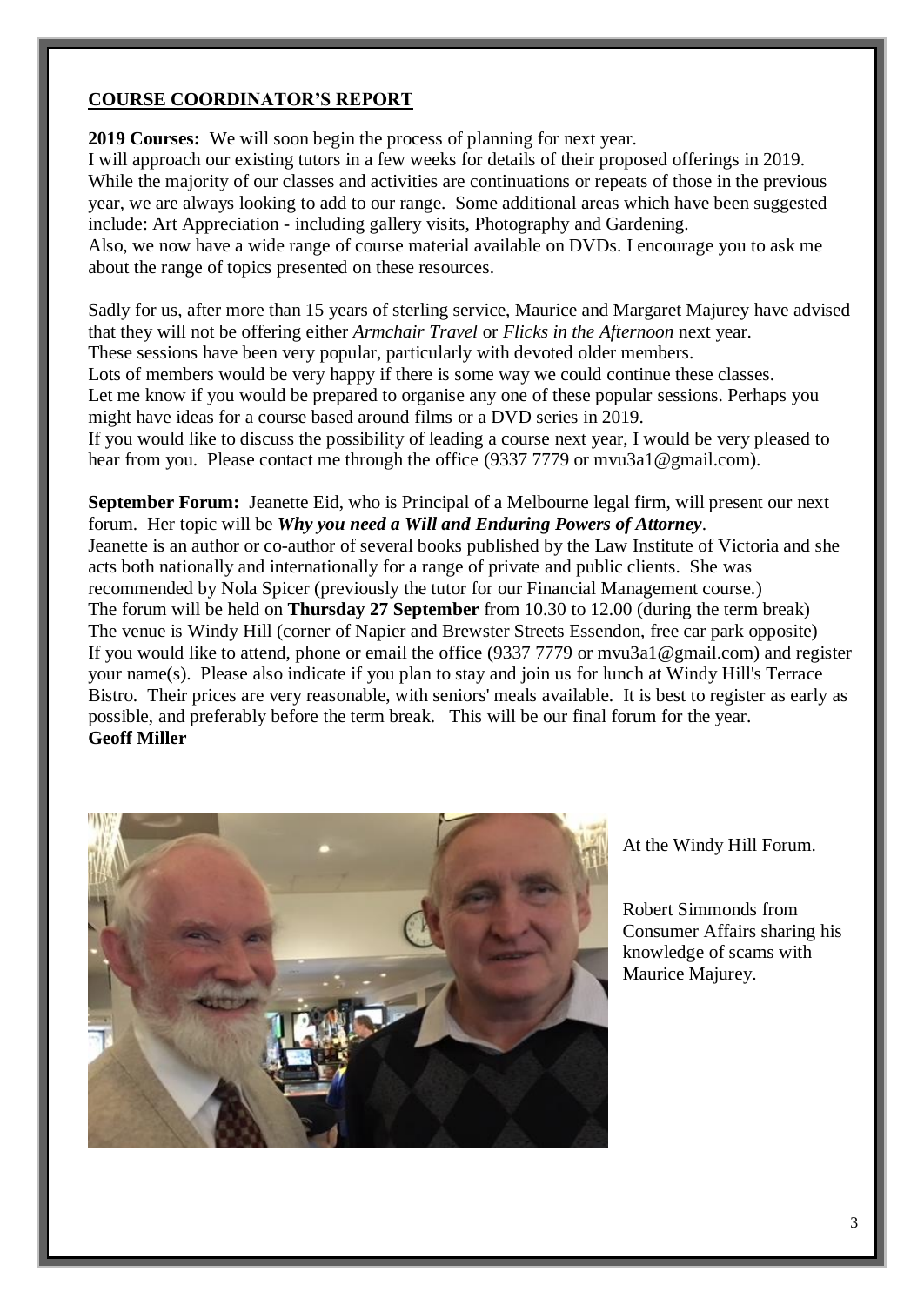# **MEMBERSHIP MANAGER'S REPORT**

Preparations for enrolments for 2019 are underway. Information will be in "Contact" (November 8<sup>th)</sup>. **Barrie Fenby**

# **TREASURER'S REPORT**

# **New U3A Moonee Valley - Auditor**

I'm pleased to announce that Bruce Warlow (registered auditor) has agreed to take on this important role commencing this financial year. There was possibly some encouragement from his spouse! Thanks Bruce.

# **U3A Moonee Valley – Treasurer Vacancy**

We still will have a vacancy for an honorary Treasurer.

Our current Treasurer Maurice Corkill concludes his tenure on 30 November 2018 after five years. Essentially this role provides reports to the Committee of Management and members on a monthly basis together with a number of statutory bodies. Creditors are generally paid by cheque and debtors pay by direct credit or by cheque*.* We have a membership of 549.

Accounts are maintained in MYOB. An orderly handover will be made by the current Treasurer to the new appointee. A person with an accounting background is desirable.

*If you are interested in taking on this role, please contact our honorary Treasurer, Maurice Corkill on 0407 722 331 for further details.*



Brian, Geoff and treasurer Maurice confer at the committee meeting.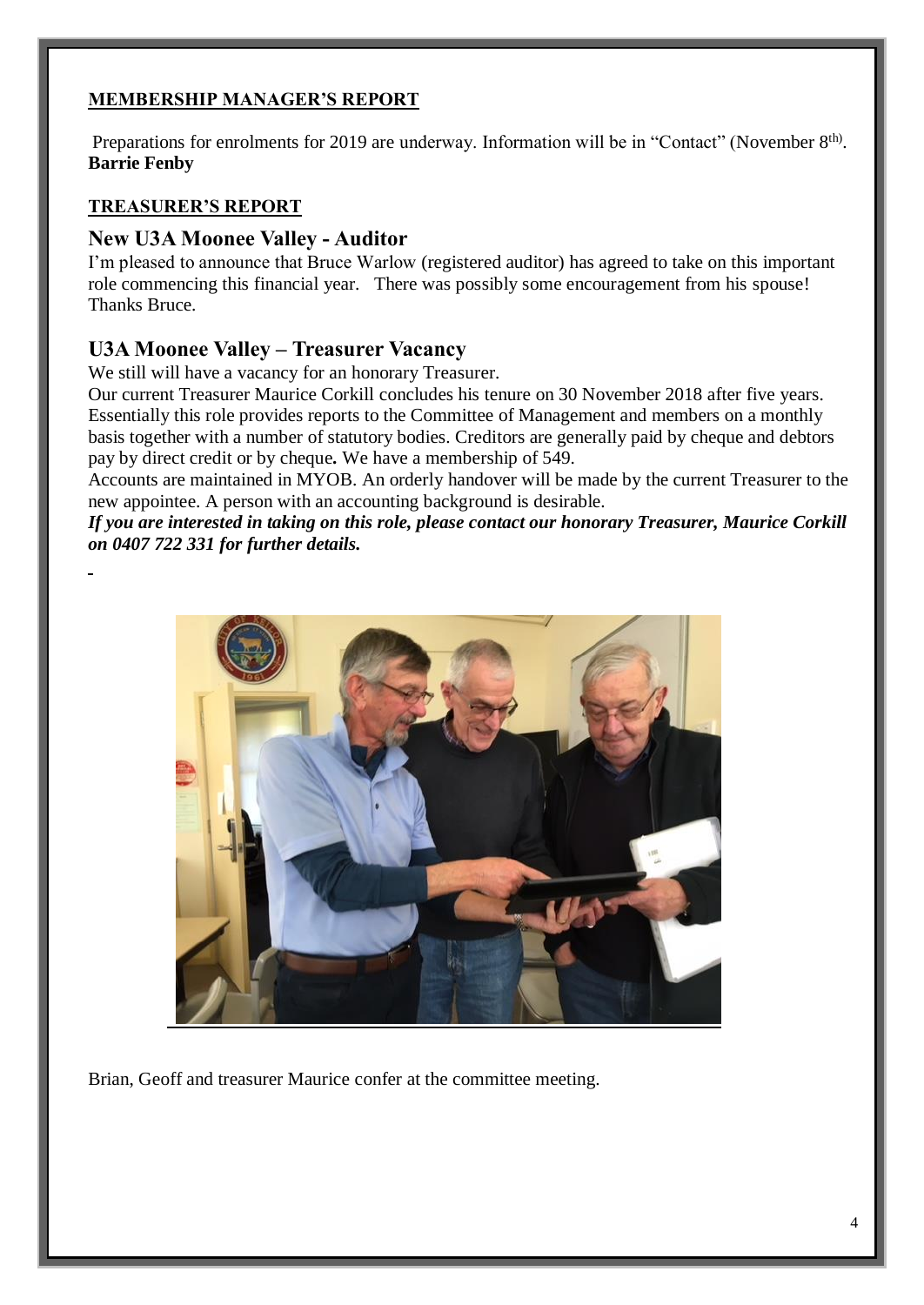|                               | <b>Jul-18</b>  | <b>Year to</b><br><b>Date</b> |
|-------------------------------|----------------|-------------------------------|
| <b>Income</b>                 |                |                               |
| Class fees                    | \$0.00         | \$1,480.00                    |
| <b>Social Events</b>          | \$808.00       | \$7,336.00                    |
| Subscriptions                 | \$60.00        | \$120.00                      |
| Associate                     |                |                               |
| <b>Subscriptions New</b>      | \$0.00         | \$450.00                      |
| <b>Subscriptions Renewal</b>  | \$0.00         | \$16,060.92                   |
| Sundry receipts               | \$0.00         | \$15.42                       |
| <b>Total Income</b>           | \$868.00       | \$25,462.34                   |
| <b>Gross Profit</b>           | \$868.00       |                               |
|                               |                | \$25,462.34                   |
| <b>Expenses</b>               |                |                               |
| <b>General Expenses</b>       |                |                               |
| <b>AGM</b>                    | \$0.00         | \$258.85                      |
| <b>Bank</b> charges           | \$0.00         | \$9.83                        |
| <b>Office Expenses</b>        | \$139.17       | \$1,775.75                    |
| MYU3A subscription            | \$0.00         | \$91.40                       |
| Photocopier rental            | \$229.90       | \$1,839.20                    |
| Postage                       | \$150.05       | \$913.46                      |
| Social events                 | \$176.00       | \$5,073.70                    |
| Stationery                    | \$0.00         | \$118.10                      |
| Trivia Day                    | \$0.00         | \$900.00                      |
| Sundry expenses               | \$100.00       | \$360.50                      |
| Tutors' Admin                 | \$0.00         | \$2,840.00                    |
| Tutors' Aids                  | \$120.00       | \$863.53                      |
| <b>Tutor Meetings</b>         | \$61.40        | \$331.40                      |
| <b>U3A Network</b>            | \$0.00         | \$1,042.00                    |
| Venues                        | \$2,366.08     | \$2,366.08                    |
| Printing                      | \$0.00         | \$642.80                      |
| Internet                      | \$46.00        | \$567.00                      |
| <b>Total General</b>          | \$3,388.60     | \$19,993.60                   |
| <b>Expenses</b>               |                |                               |
| <b>Payroll Expenses</b>       |                |                               |
| Food                          | \$0.00         | \$120.00                      |
| <b>Total Payroll</b>          | \$0.00         | \$120.00                      |
| <b>Expenses</b>               |                |                               |
| <b>Depreciation Expenses</b>  |                |                               |
| <b>Furniture Depreciation</b> | \$362.00       | \$2,896.00                    |
| Office Equipment              | \$0.00         | \$168.00                      |
| Depreciation                  |                |                               |
| Computer                      | \$141.00       | \$988.00                      |
| Depreciation                  |                |                               |
| <b>Total Depreciation</b>     | \$503.00       | \$4,052.00                    |
| <b>Expenses</b>               |                |                               |
| <b>Total Expenses</b>         | \$3,891.60     | \$24,165.60                   |
| <b>Operating Profit</b>       | $(\$3,023.60)$ | \$1,296.74                    |
| <b>Total Other Income</b>     | \$0.00         | \$0.00                        |
|                               |                |                               |
| <b>Total Other Expenses</b>   | \$0.00         | \$0.00                        |
| Net Profit/(Loss)             | $(\$3,023.60)$ | \$1,296.74                    |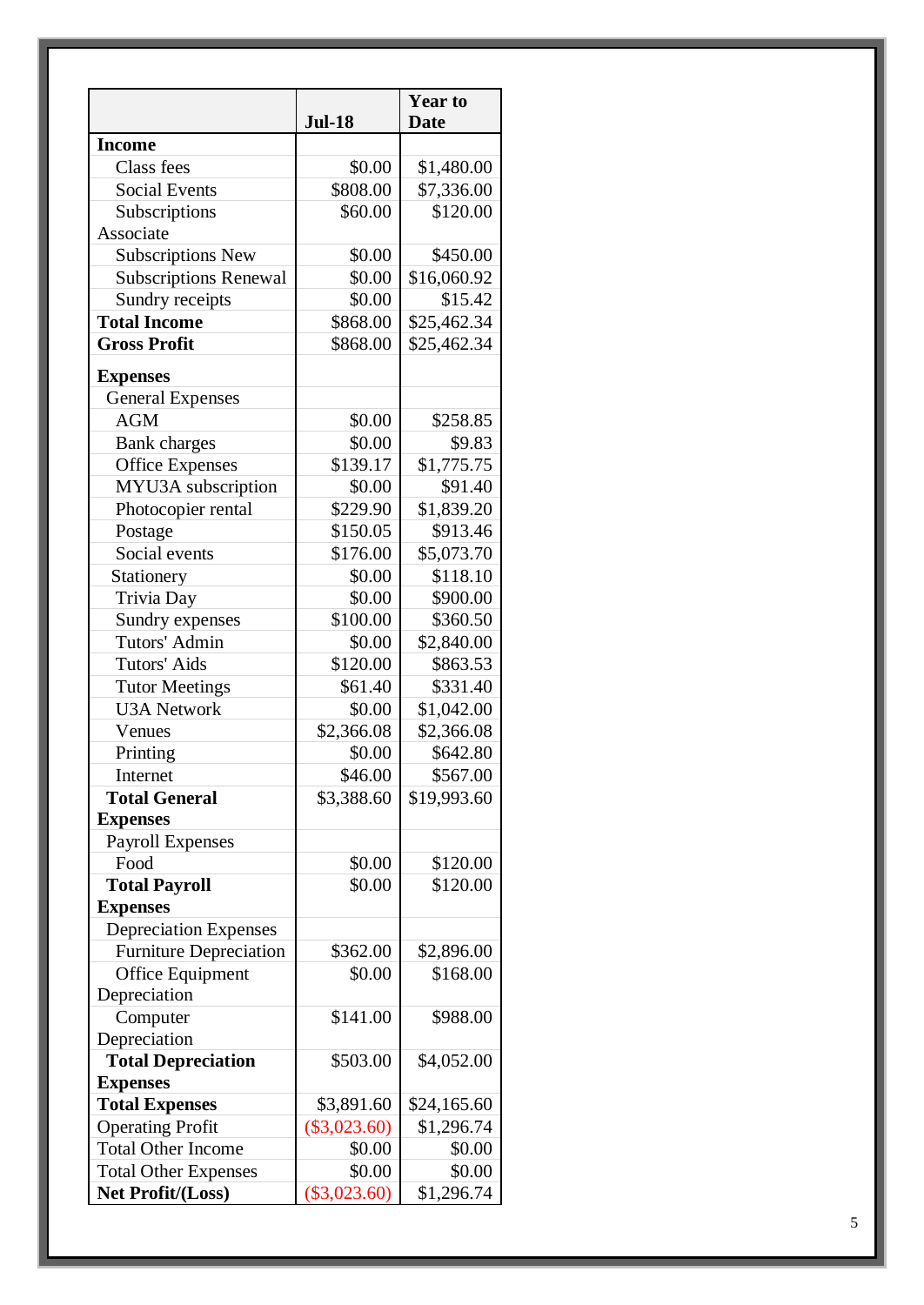# **OFFICE NEWS: Marjorie Ridley [\(officecomv@gmail.com](mailto:officecomv@gmail.com)**

Emerald Street, West Essendon. Tel: 9337 7779 P O Box 459, Moonee Ponds, Vic 3039

The Committee of Management and I would like to thank all Office Volunteers who regularly attend our Office. As the weather in Melbourne hopefully improves, and 2018 nears completion, the Office phone will start ringing on a more regular basis.

I will be overseas from the 14th September until the 15th November. If you need to contact anyone regarding the Office, please contact either Amanda Heane or Edith James.

#### Marjorie Ridley Office Manager.



Marjorie and Lorraine at a committee meeting.

# **TRIVIA QUIZ 2018**

This year saw the final appearance of the Moonee Valley U3A Trivia Quiz Production Team of Majurey, Majurey and Lynch. After 12 years for team Majurey and ten years for Lynch, they have decided to hang up their computers, file away their questions, set aside the hooter and the beautifully designed cardboard table numbers and fade elegantly into the distance as the credits roll.

Just for the record, and for those members who seemed to think that Maurice ran the show, let me state that, yes, indeed, Maurice was in charge of the technology on the day, and we wouldn't have been able to do it without his know-how, but it was Margaret who supplied all the entertaining bits and Liz provided most of the questions and the organization for the day.

But, this year, it was as if the gods had decided to have a laugh at us during our "swan song", because for the first time in 12 years the technology failed. The computer refused to talk to the projector and we had to make do with only the microphone. We did get some sound but no pictures. Almost all of Margaret's hard work went for nought. It had been months in the preparation and I can tell you that it was a marvellous show as we had previewed it only a couple of weeks before the big day.

This year the winning team was *Confused Gates* - Caroline, Jan, Jennifer and Cheryl - followed, in equal second place by *The Handicap* - Sue, Carlene and Geoff - and *Ladies Who Lunge* - Ginny, Lorraine, Anne and Doreen. (Perhaps we should have awarded prizes for team names.)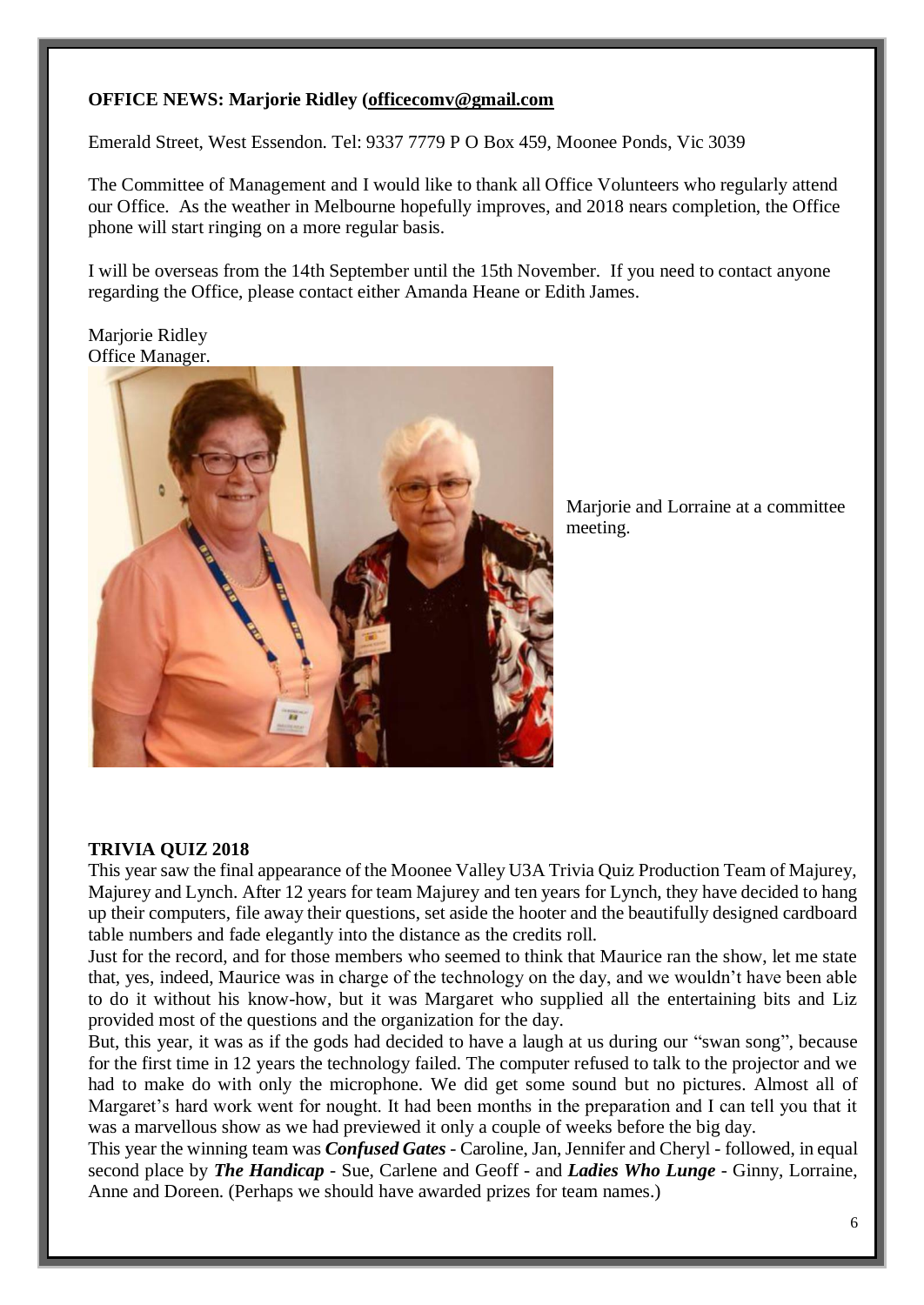To be successful at Trivia Quiz you need to have a broad general knowledge and the type of brain that picks up and retains all sorts of arcane information. For example, here are some of the areas we covered during the Quiz.

- Cyclones form when the surface sea temperature exceeds 26.5 degrees Celsius
- Scrabble was originally called Lexico
- A dithyramb is a poem or song
- It was in 1975 that male names were added to tropical cyclone lists in Australia
- Brazil is the only country to appear in every Soccer World Cup

Many thanks to the members who helped set up the tables and chairs and then made sure all were put away again and also to the members who helped organize our magnificent lunch.

As the Trivia Quiz Production Team chairs are now vacant, I am sure there are members who would love to fill the position(s). You don't need any special qualifications and I have hundreds of questions (with answers) I would be happy to hand on. Not to mention the 13 card tables which are taking up space in my garage.

# **Liz Lynch**





Team Lynch-Majurey-Majurey; a magnificent legacy of entertaining trivia.

**Stop Press:** The tradition continues. Happily, Michelle Cairns has volunteered to concoct the 2019 Trivia Day. Three cheers for Michelle, we all wish her well.

# **SAD LOSSES FOR OUR U3A.**

**In June, two of our friends who were both wonderful tutors died as a result of their illnesses.** 

#### **A Tribute to Kerry Costa by Maxine Reid from French 2**

Many Moonee Valley U3A members could not help but be affected by the recent passing of Kerry on the 7<sup>th</sup> June, 2018. She had been deeply involved with U3A both as a tutor and a student, with a commitment that had been ongoing for some 20 years. The number of people Kerry has interacted with through her involvement with U3A during that time is astounding.

I first met Kerry in 2013 when I joined the "Beginners" U3A French class in order to keep my grey cells functioning following my retirement in 2012. Through knowing Kerry, the bonding in that group became so strong that a number of that original group in the company of more recent class members still meet at Emerald Street for the Tuesday morning French class followed by a "coffee meeting" at a café in Keilor Road.

Kerry has been an inspiration to us all. She inspired us with her competency in learning to speak a number of European languages as a mature age student, whilst bringing up her family and assisting her husband with his business. We all benefitted from her ability to interact with and encourage her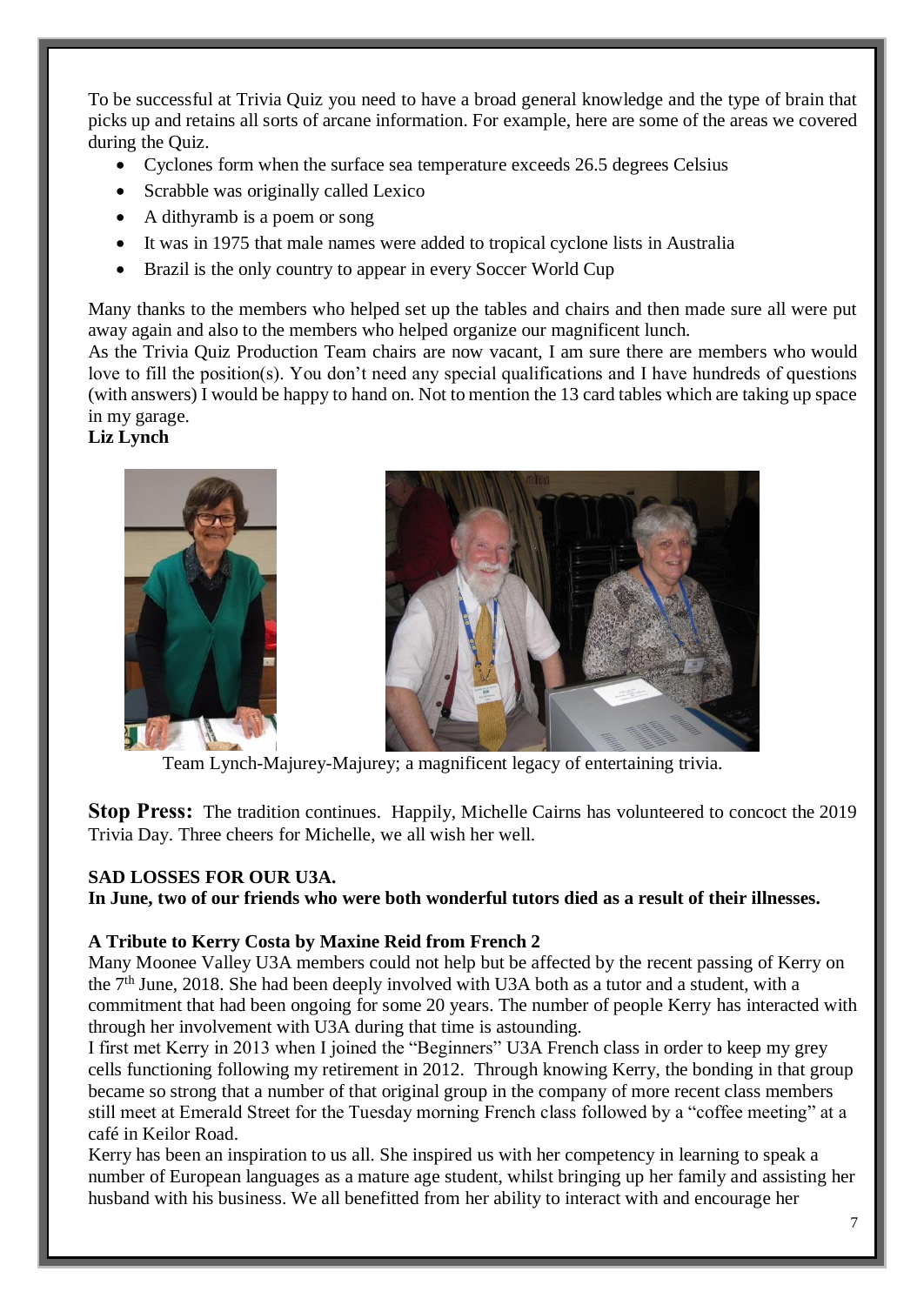students. Even though French grammar could be hard work at times, she could always join in and have a laugh with the group over some of our "not so adept" efforts. A class could often digress for a while as she used her own experiences to relate French culture to our learning. She often told stories of travelling in France and Italy with her husband and their young family and she would share snippets of the correspondence she maintained with people she had met in her travels.

What gave her the most joy and pride was to speak about the achievements of her children and grandchildren. She would often relate tales of their escapades and achievements as they were growing up. The strength of this love was evident in her face as she spoke about them.

Kerry's inner strength became more evident as she became closer to the end of her life, as she was determined to participate in her classes as long as possible. All who attended her classes found it a pleasure to have known Kerry as she became a large part of our lives also. This was confirmed to me since Kerry's passing as a number of the people involved in U3A have said to me what a lovely lady she was and how she will be sorely missed. Many have expressed their desire that I pass on their condolences to her family.

Our hearts go out to her husband Ett and her family. Au revoir Kerry et merci beaucoup.

#### **A Tribute to Dot Dickson. Written by Jan smith.**

For more than eight years, Dorothy (Dot) Dickson was our popular and friendly croquet tutor. She was a very good teacher and many of her U3A croquet graduates were inspired to go on with croquet and join the Essendon Croquet Club. Here, they were able to enjoy a well-organized world of socializing and friendly sporting competitions.

Prior to retirement from paid work, Dot was a dedicated hardworking high school teacher. She expertly navigated her students through VCE psychology but was much loved by the students for the extra curriculum activities she ran. Every year, Dot organized a bus trip for senior students to either Alice Springs or Darwin.

This involved thousands of kilometers by bus, putting up tents at night, sleeping on an airbed and encouraging the students to call it a day and go to sleep. Her lucky students would have many happy memories of these trips and the teacher who made it happen. What a "good sport" she was to give her students this wonderful opportunity.

Dot also loved being a wife to Peter, a mother to her two sons and a grandmother to her four grandchildren. She enjoyed minding her Melbourne grandchildren to help the parents with their commitments to studies and work. (weather forecasts by Rod) An important part of her life was the flights up to Cairns to visit her Queensland granddaughters and their parents.

Last year, many of us noticed with anxiety the incremental changes in Dot's ability to speak and move. The changes accelerated and eventually, she was diagnosed with that most cruel of diseases: MND. (motor neuron disease.) As her illness progressed, speech difficulties meant she needed to use a writing tablet to communicate. Class members and friends were impressed by Dot's courage. Her determination to participate and keep contributing were inspiring.

Dot was a long-standing member of the "In the News" discussion group. Her walking stick gave way to a frame and then to a wheel chair. But with the assistance of her husband Peter, she was able to attend and enjoy the friendship and intellectual stimulation she so valued.

After a year of very brave struggle Dot died on the 14th of June.

Many U3A members attended her funeral and our president Brian Smith participated in the eulogy. A donation was made to MND research on behalf of our members.

Many of us remember Dot with gratitude. Her croquet tutoring has enabled us to go on with croquet and join a club with lots of social activity and a sport well suited to our U3A age group.

Happily, Dot's good work goes on and Margaret Dowsett and Shirley Hallinan tutored a croquet group this year. Vale Dot.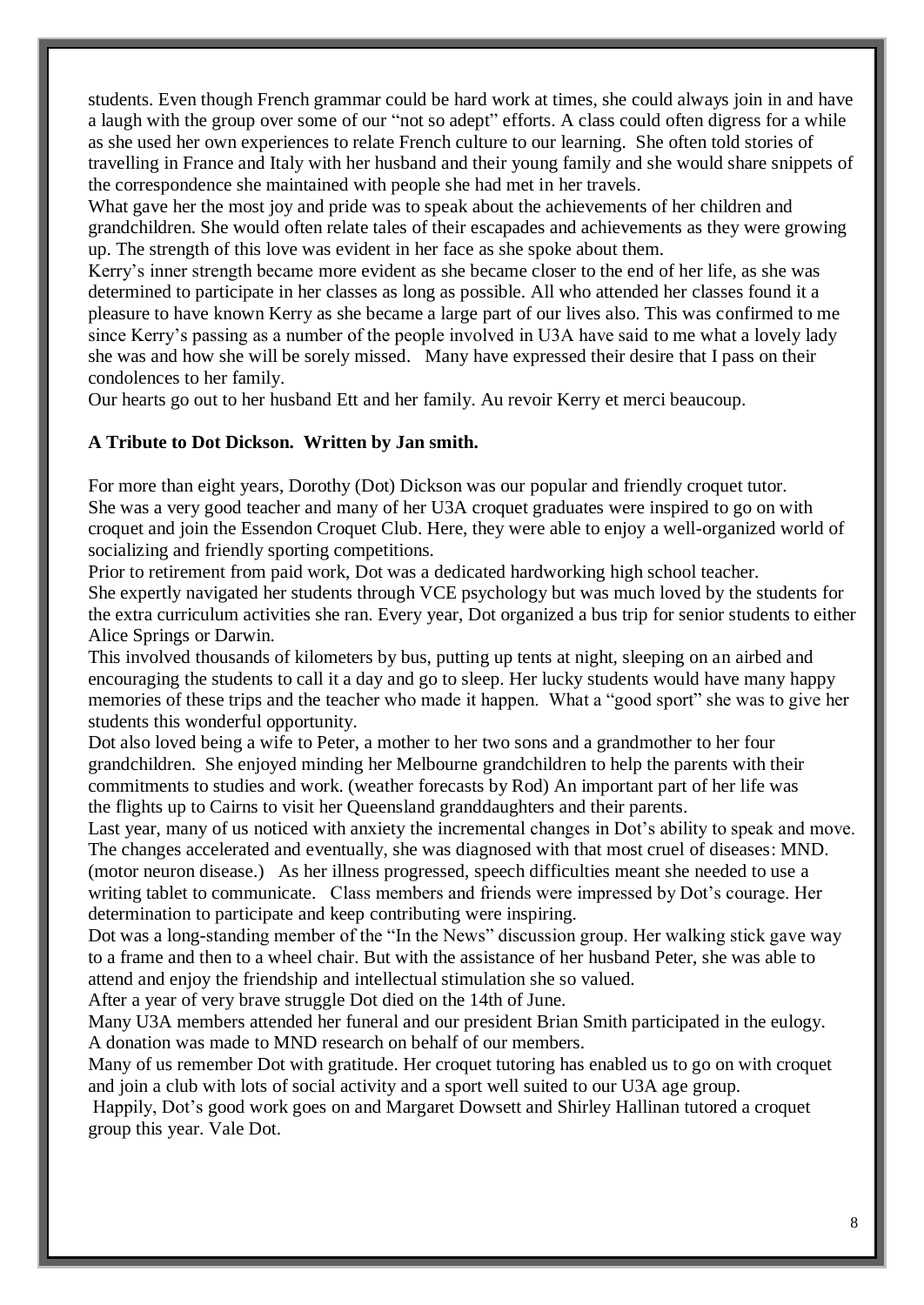#### **SENIORS FESTIVAL**

It is on again. In October, the Victorian Government honors us with a Seniors' Month. Moonee Valley Council participates in this celebration with a "Seniors' Festival. On Monday, 8 October, U3A Moonee Valley will be playing its part in the Festival by showcasing our talents. Between 12 noon and 5pm we will be using halls one and two at Niddrie Hub in Matthews Avenue. If you have wondered how to play mahjong or bridge, you will be able to watch demonstrations. You will also be able to see how enjoyable line dancing is and observe how relaxation and concentration are fostered with tai chi and join in with the singing for fun group.

#### **The Program will be follows:**

| $12$ noon- $12.40$ pm | Line Dancing     |
|-----------------------|------------------|
| $1pm-1.25pm$          | Singing for Fun  |
| $1.30$ pm $-2.30$ pm  | Bridge & Mahjong |
| $2.30$ pm $-3.15$ pm  | Tai Chi          |

The Oil Painting & Water Colors and Sketching & Painting classes will showcase their work. There will also be some completed Patchwork Quilts on display.

#### **MONTHLY LUNCHES FOR MEMBERS AT ANGLERS TAVERN**

All U3A Moonee Valley members are cordially invited to attend the monthly lunches, which are held on the **third Thursday** of each month, except December.

Venue: The Bistro, Anglers Tavern, 2 Raleigh Road, Maribyrnong Time: From 12.00 noon onwards

There is plenty of parking around the hotel and the Maribyrnong #57 tram stops at the door.

There is no set menu for the lunch – everyone chooses and pays for their own food and drink. It is up to you to decide whether you wish to indulge in a full meal or opt to choose from the Seniors Menu. Prices for Seniors' meals are:

| 1 course Main                                   | \$15.90 |
|-------------------------------------------------|---------|
| 2 courses (Entrée and Main or Main and Dessert) | \$18.90 |
| 3 courses (Entrée, Main and Dessert)            | \$21.90 |

Servings are very generous – you will not have to cook that night!

| 2018 lunch dates are: | Thursday 20 September |
|-----------------------|-----------------------|
|                       | Thursday 18 October   |
|                       | Thursday 15 November  |

If you are interested in attending these lunches, please phone us on **9338 8715** or email to **magmaj16@gmail.com** by the preceding Friday.

Although these lunches are not 'official classes' we ask that you let us know each month you plan to attend. You may bring along a non-member to the lunches – just let us know the number of those attending when you contact us.

**Margaret and Maurice Majurey**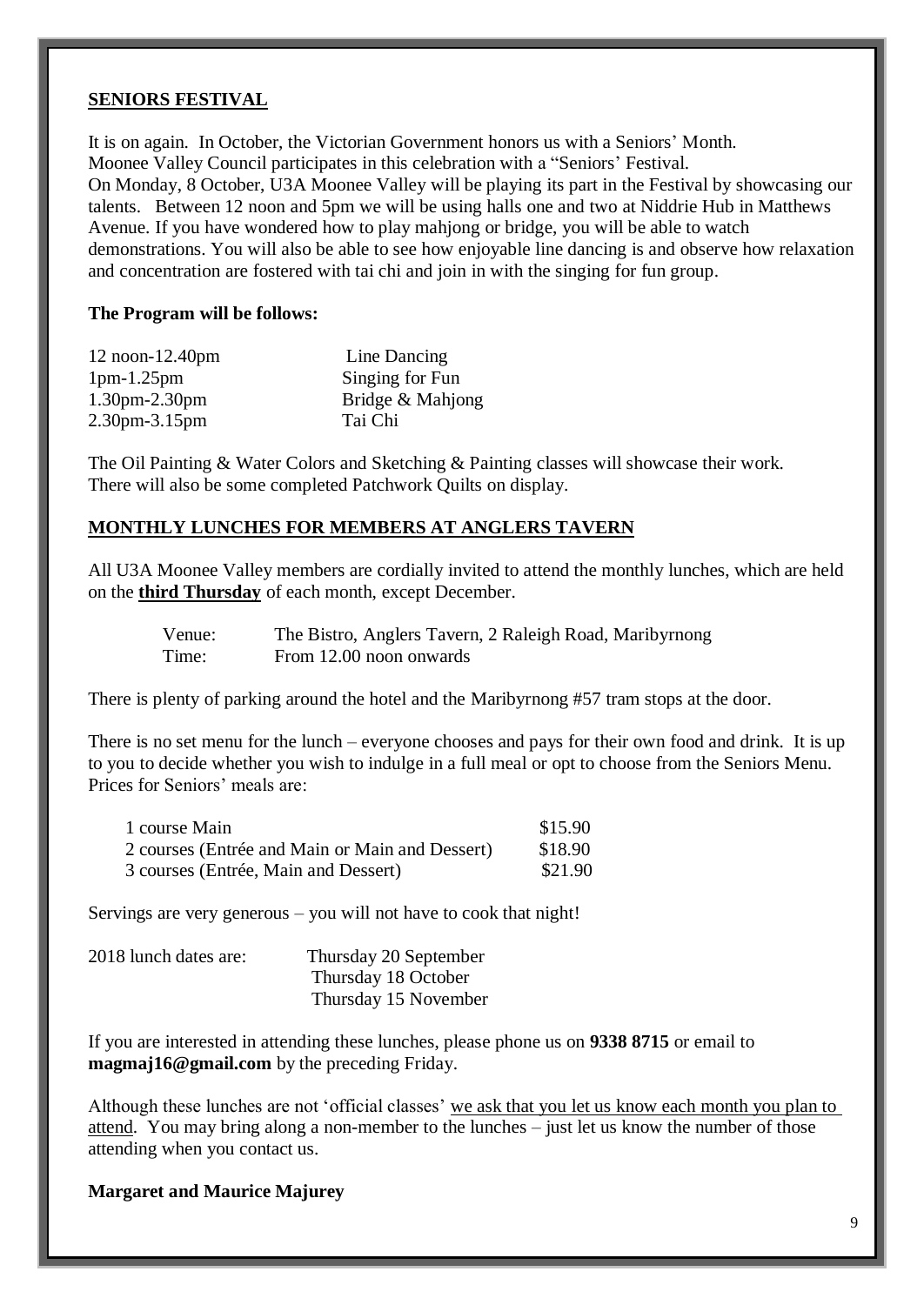# **SOCIAL ACTIVITIES: Heather Feldman.**

The following activities and theatre bookings have been organised to provide interesting places for members to visit, mix and mingle. We are able to see popular shows at a reduced price when they come to Melbourne.

When participating in a *U3A social activity,* members are welcome to bring non-members with them.

#### **1. Friday 12th October 2017 at 10.00am Tramboat to Herring Island from the Anglers Tavern** *Only 19 places are still available*

The Tramboat will leave from the Anglers Tavern Landing and travel along the Maribyrnong River passing the historic Footscray Wharfs, and Flemington Racecourse. The boat enters the Yarra and continues up river through picturesque scenery for 4 kilometres to Herring Island. Guests can choose to explore the island. (40 minutes is allowed). Alternatively, they are welcome to stay on the Tramboat if the islands bush tracks are not to their liking. Information about Herring Island can be found on [www.herringisland.org](http://www.herringisland.org/)

Morning Tea, consisting tea, coffee and assorted slices will be served on the way to Herring Island and a lunch of gourmet sandwiches will be available on the way back to the Anglers Tavern. The Tramboat has a fully licensed bar on board.

**Departure:** The Tramboat will leave from the Landing at the Anglers Tavern (2 Raleigh Road Maribyrnong) at 10.00am and return to the same landing at approximately 1.30pm.

**Cost** -\$56.00, which includes travel on the Tramboat, lunch and afternoon tea.

The tour has an upper limit of 49 persons.

*How to book: Fill in the booking slip and mail to Moonee Valley U3A, PO Box 459, Moonee Ponds 3039. Please include a stamped self-addressed envelope, your payment of \$56 or a note saying that you made a bank transfer. Bank transfers should include your name as the reference so we can identify who made payment. Final date for payment is Friday 28th September.*

# **2. Wednesday 14th November 2018 at 12.00 noon**

# **Tour of the Shrine of Remembrance**

The Shrine of Remembrance is a building with a soul. Opened in 1934, the Shrine is the Victorian state memorial to Australians who served in global conflicts throughout our nation's history. Inspired by Classical architecture, the Shrine was designed and built by veterans of the First World War. Lifts provide access to the Galleries, Crypt and Sanctuary but Balcony access is by stairs only.

The Shrine Tour, which runs for 45 minutes, commences at the visitor centre at 12.00 noon, and Services of Remembrance are held every half-hour. During the service, a ray of light illuminates the word 'love' on the Stone of Remembrance embedded below the Sanctuary's marble floor.

**Location**: The Shrine of Remembrance is located in Birdwood Avenue, Melbourne. There is easy access from St Kilda Road and its trams.

**Lunch** After the tour of the Shrine of Remembrance you might like to join other U3A members round 1pm and buy your lunch, at the Jardin Tan, (a 2 - 5 minute walk from the Shrine).

**Cost** – There is no cost for this tour.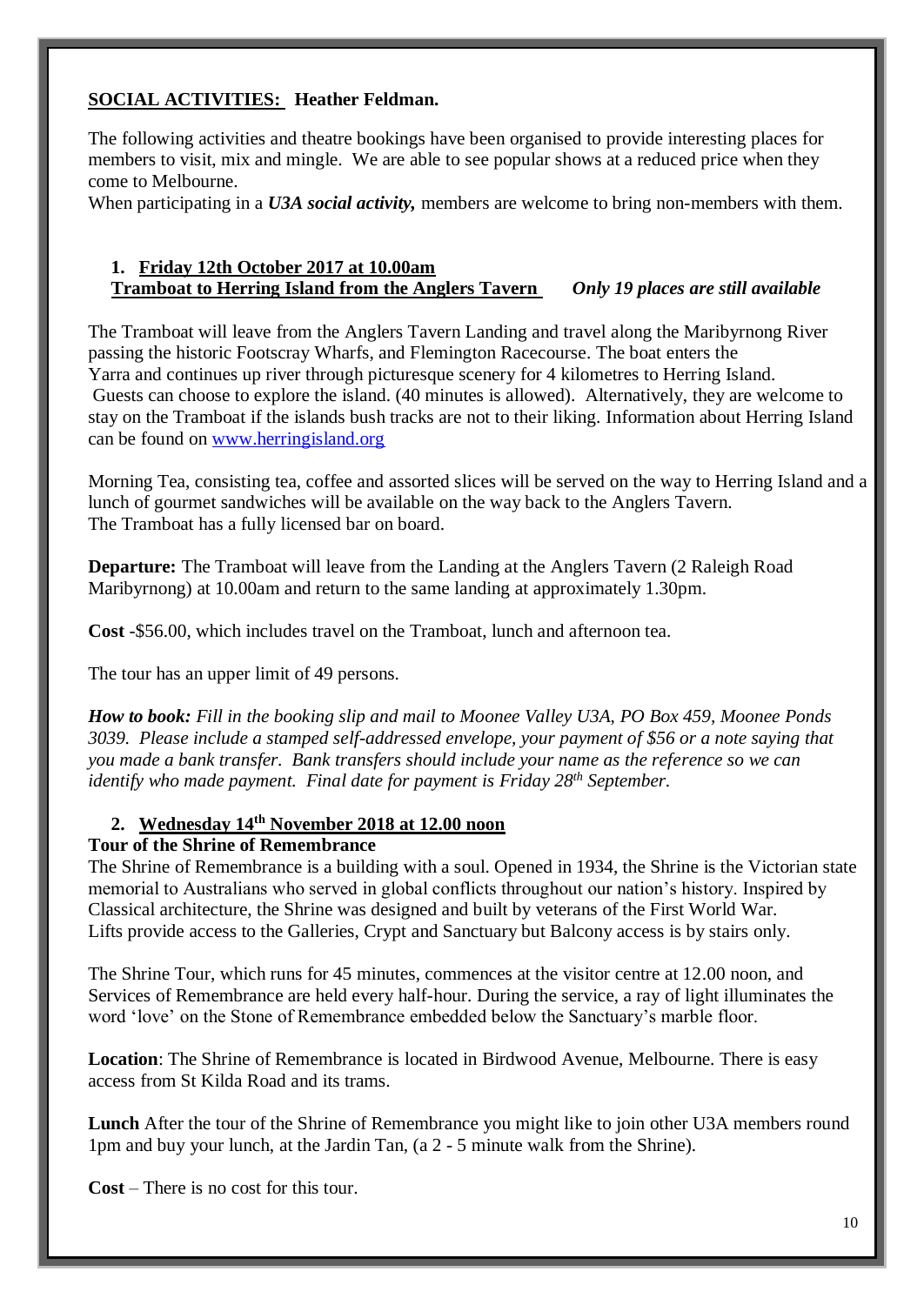*To participate, complete the booking slip and return this together with a stamped, self-addressed envelope and post it to U3A Moonee Valley PO Box 459 Moonee Ponds, Vic 3039 by Friday 2nd November 2018.* 

#### **3. Wednesday 21st November 2018 at 1pm Theatre tickets to the musical "School of Rock" at Her Majesty's Theatre**

Andrew Lloyd Webber's Broadway hit will rock Melbourne from October this year! It is based on the iconic, hit movie and follows Dewey Finn, a failed, wannabe rock star who decides to earn extra cash by posing as a supply teacher at a prestigious prep school.

Once there, he turns a class of straight –A pupils into a guitar-shredding, bass-slapping mind-blowing rock band. But! Can he get them to the Battle of the Bands without their parents and the school's headmistress finding out?

**Tickets:** We have 30 tickets in rows E, F, G & H on the left side in the stalls and need to sell a minimum of 12 to obtain the group booking. *Currently we have only sold 7 tickets, which means we need to sell at least 5 more if we are to get these tickets on a group booking price.*

Cost of the tickets is \$70.00 per person. Options for how to pay are listed below.

*How to book: Fill in the booking slip and mail to Moonee Valley U3A, PO Box 459, Moonee Ponds 3039. Please include a stamped self-addressed envelope, your payment of \$70 or a note saying that you made a bank transfer. Bank transfers should include your name as the reference so we can identify who made payment. Final date for payment is Friday 7th September.*

# **4. Wednesday 23rd January 2019 at 1pm**

*.* 

#### **Theatre tickets to the musical "Evita" at the State Theatre**

Tim Rice and Andrew Lloyd Webber's award-winning musical stars Tina Arena as Eva Peron.

"Evita" charts the story of Eva Peron, wife of former dictator Juan Peron, from her humble beginnings through to extraordinary wealth, power and status. This celebrity led her to be heralded as the 'spiritual leader of the Argentinian nation'.

**Tickets:** We have 35 tickets, 20 are in the stalls in rows P, R, X, & Y. 15 tickets are in the dress circle in row B. Please indicate if you prefer tickets in the stalls or dress circle.

**Cost** of the tickets is \$70.00 per person. Options for how to pay are listed below.

*How to book: Fill in the booking slip and mail to Moonee Valley U3A, PO Box 459, Moonee Ponds 3039. Please include a stamped self-addressed envelope, your payment of \$70 or a note saying that you made a bank transfer. Bank transfers should include your name as the reference so we can identify who made payment. Final date for payment is Friday 2nd November.*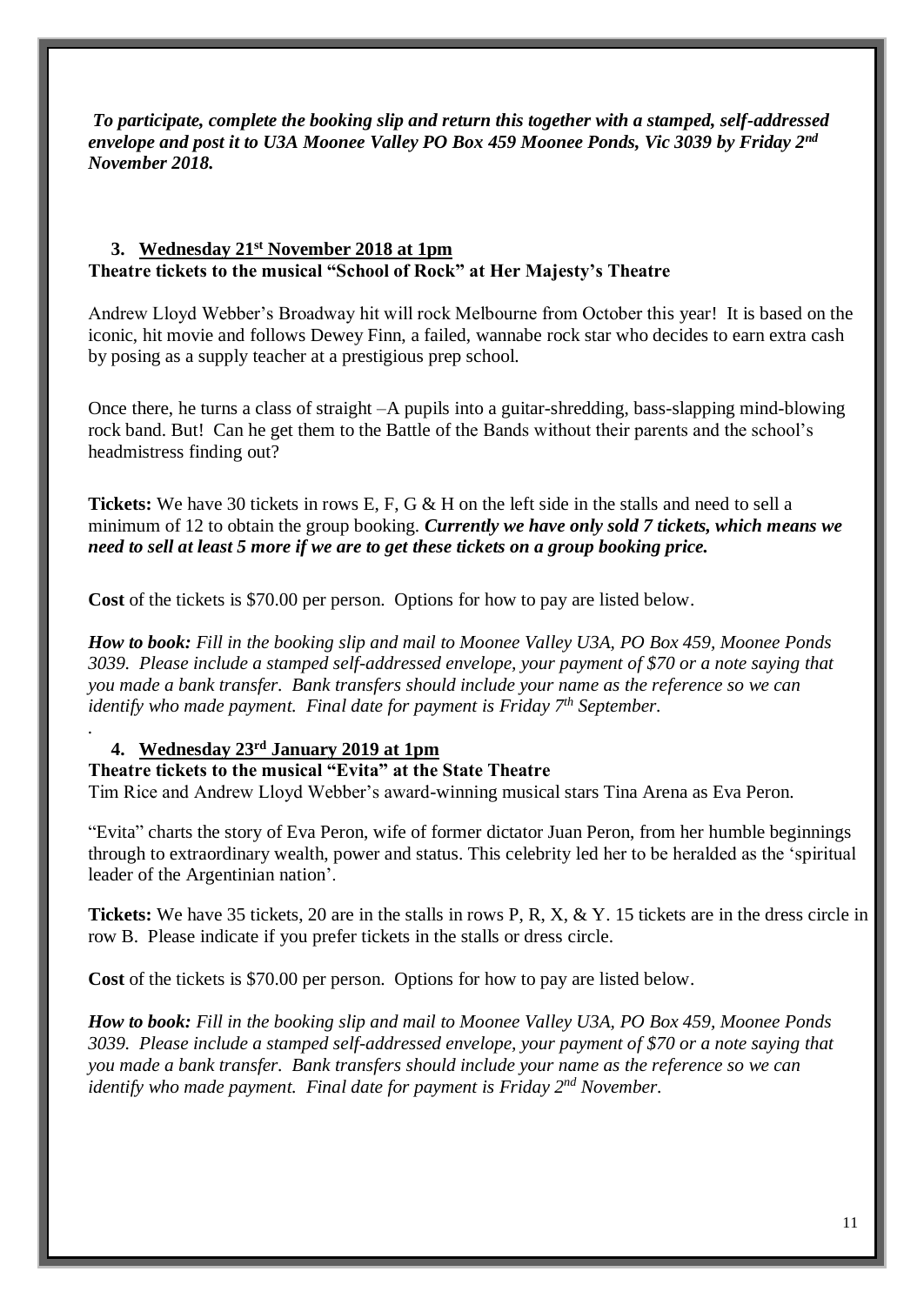# **5. Wednesday 24th April 2019 at 1pm**

#### **Theatre tickets to the musical "The Jersey Boys" at the Regent Theatre.**

This internationally acclaimed hit musical tells the true-life story of four guys from the wrong side of the tracks. We experience the rise to stardom of [Frankie Valli](https://www.broadwayworld.com/people/Frankie-Valli/) and The Four Seasons, one of the most successful bands in pop music history. The Four Seasons sold more than 175 million records and were inducted into the Rock 'n' Roll Hall of Fame.

Their worldwide hits, include:" Can't Take My Eyes Off You," and "Walk Like a Man."

**Tickets:** We have 40 stalls tickets in row N (11-22 & 4-7) row P (15-24 & 4-7) and row Q (10-19).

# **Cost of the tickets is \$80.00 per person. Options for how to pay are listed below.**

*How to book: Fill in the booking slip and mail to Moonee Valley U3A, PO Box 459, Moonee Ponds 3039. Please include a stamped self-addressed envelope, your payment of \$80 or a note saying that you made a bank transfer. Bank transfers should include your name as the reference so we can identify who made payment. Final date for payment is Friday 8th February.*

# **SEEKING FEEDBACK ABOUT SOCIAL ACTIVITIES FOR NEXT YEAR.**

*Planning is underway to organise some different enjoyable Social Activities in 2019. We would like you to tell us if you would be interested to attend the following activities. We would require sufficient interest from our members to put them on the program.* 

# **If you are interested in any of the following activities, please either complete the "Expression of Interest Form" on page 17 or ring the U3A office on 9337 7779 and indicate you interest.**

- Yarra Valley Winery/Chocolate Factory Tour, the tour would include:
	- o Pick up and drop off in Essendon.
	- o A visit to one of the amazing wineries for wine tasting.
	- o Lunch at the Brewery at Coldstream, including sampling their boutique beers.
	- o A visit to the Chocolate Factory at Yarra Valley.
	- o Cost \$110.00
- Melbourne 3-hour Dumpling Tour
	- o Explore the streets of Melbourne with an expert dumpling and city guide.
	- o Taste delicious dumplings from a number of the best dumpling places.
	- o Learn about the Asian influence in Melbourne's culture.
	- o Cost \$85.00
- Walking tours in:
	- o The City of Melbourne.
	- o Newmarket & Flemington.
	- o Essendon & Moonee Ponds.
	- $\circ$  Cost this could be free for some walks but for others there could be a fee.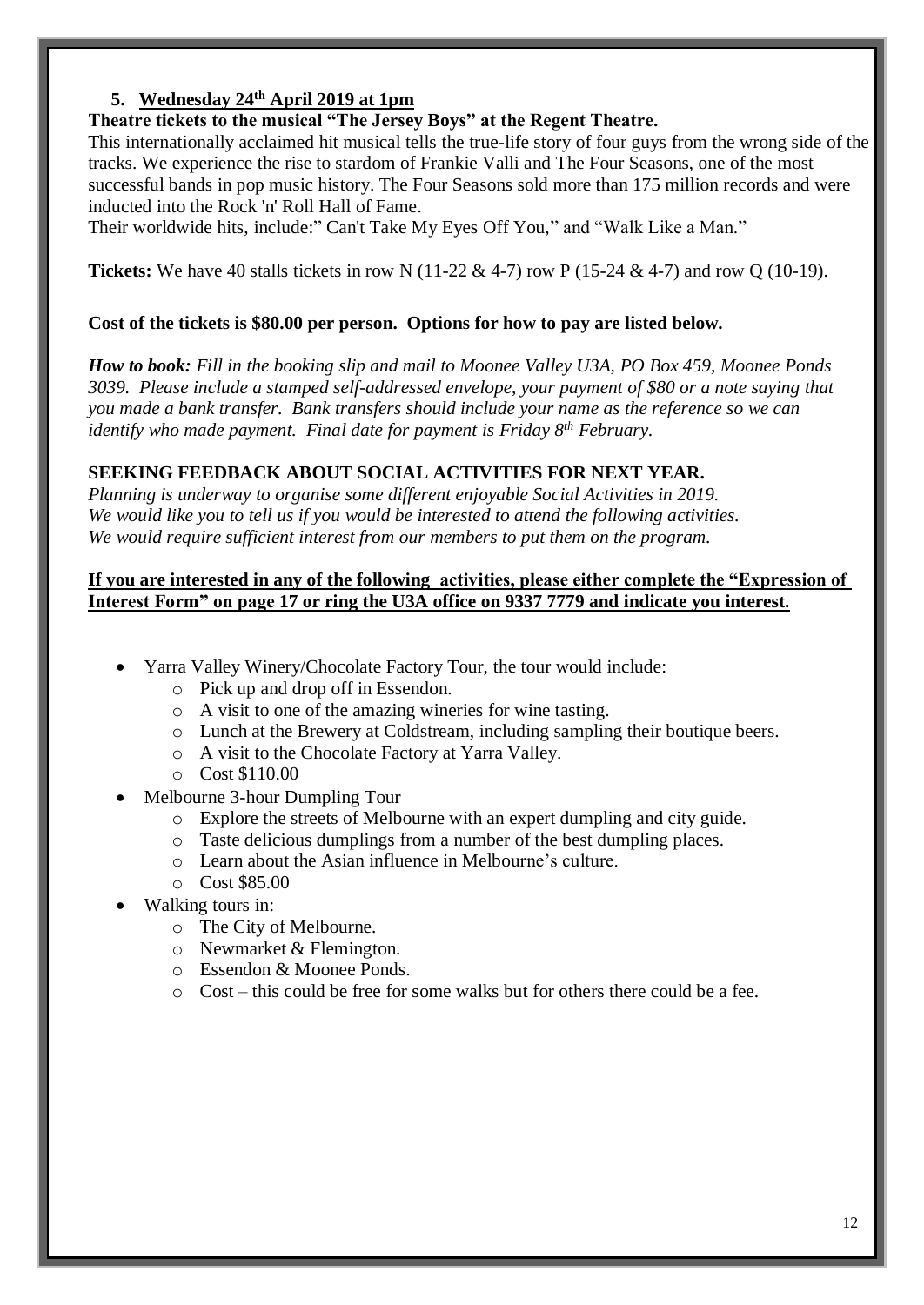#### **Please note**

#### *In relation to all social activities:*

- Booking forms are on pages 14 and 15**.**
- Payment can be made by cheque, money order, online via the internet or directly to our Bendigo Bank account, the details of which are:

*Account name*: U3A Moonee Valley Inc. *BSB:* 633-000

*Account number*: 1540 51213

*When paying via internet or at a bank for deposit to our account, we need your name as a reference to link your payment with your reply slip. Banks will often ask for a reference number, please put your name as the reference number.*

- Please include a stamped, self-addressed envelope.
- Applications will be accepted in order of receipt. If the activity is oversubscribed, a cheque or information on the repayment will be returned in the self-addressed envelope you provided.
- Do not worry if you do not hear from us immediately after sending in your booking. When notifying people, we wait until we have the minimum required for the activity. In regard to the purchase of tickets, we notify you on receipt of the tickets. This will be after the closing date for that theatre booking.
- **No refunds will be provided,** except when the activity has been cancelled. This is because U3A will generally have forwarded your payment to the relevant venue or the theatre to purchase the tickets. If you are unable to attend please arrange for someone else to use your ticket or take your place on the activity.



#### Trivia Winners 2018

"Confused Gates" from the Mahjong class.

(Confused Gate is one of many mahjong games you can play.)

Can you guess which class the "Ladies who Lunge" come from?



'Closing a life' can be complicated and traumatic, so COTA Victoria has developed a series of resources to help people navigate the bureaucracy involved.

*What practical things should you do when someone dies? Information for partners and families* is a set of information sheets with a calendar to guide people on the various steps to take after a loved one dies. Visit https://cotavic.org.au/tag/death-of-a-partner/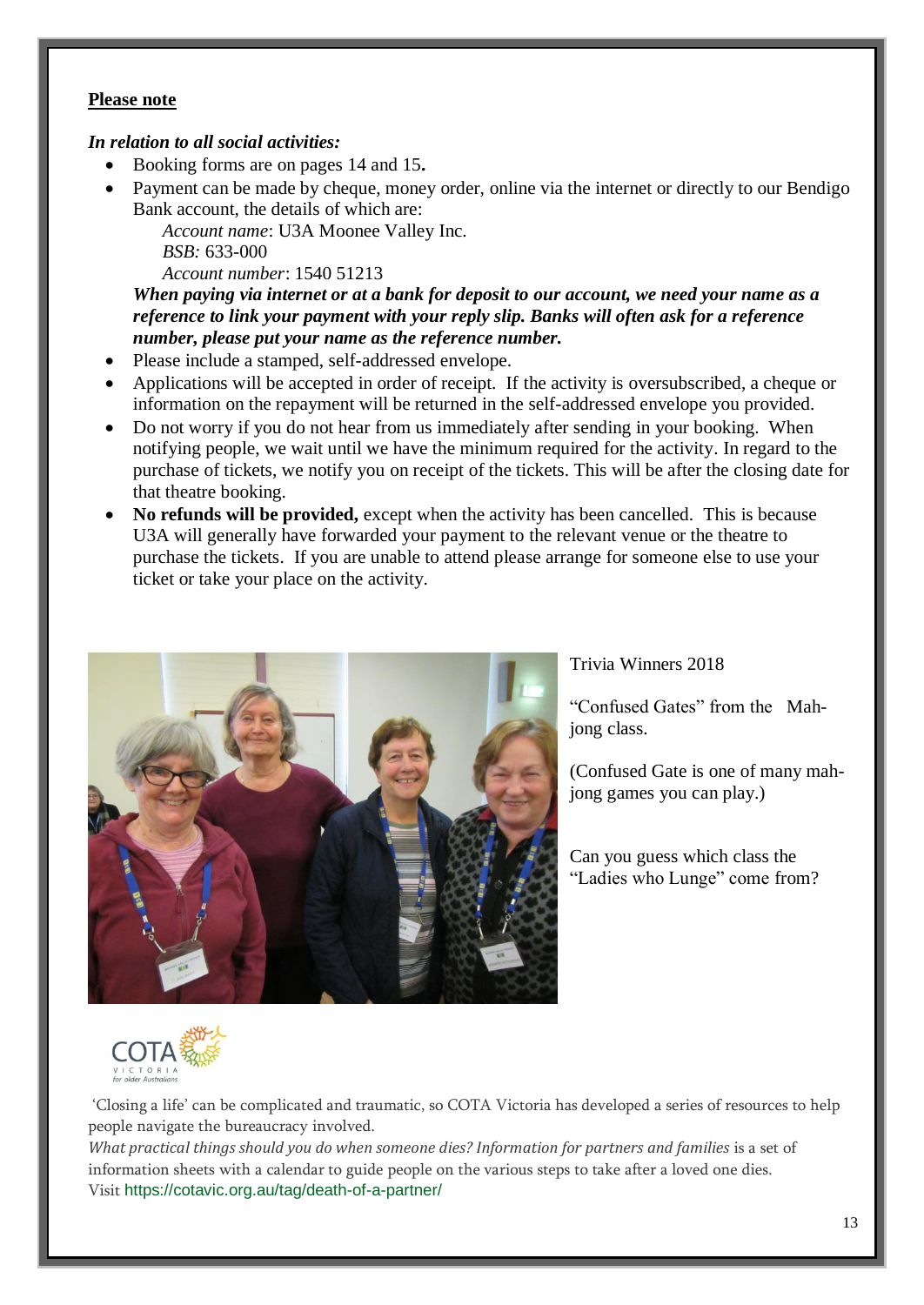# **SOCIAL ACTIVITIES BOOKING FORMS**

**1. Tramboat to Herring Island from the Anglers Tavern on Friday 12th October 2018 at** 

**10.00am (***Closing date Friday the 28th September 2018.)*

| Name/s                                                                                                                                                                                                                                                                                                                                    |
|-------------------------------------------------------------------------------------------------------------------------------------------------------------------------------------------------------------------------------------------------------------------------------------------------------------------------------------------|
|                                                                                                                                                                                                                                                                                                                                           |
| <b>Contact Phone Number</b> <u>Contact Phone Number</u>                                                                                                                                                                                                                                                                                   |
| Number attending the tour- $\_\_\_\_\_\$ <sub>©</sub> \$56.00 per person = \$ $\_\_\_\_\_\_\_\_\_\$                                                                                                                                                                                                                                       |
|                                                                                                                                                                                                                                                                                                                                           |
| Method of payment for the above amount (please tick)<br>( ) Cheque/money order.<br>• () Bank deposit – reference name<br>() Payment via internet or at a bank for deposit to our account. In each case we need a name as<br>reference.<br>Please find enclosed cheque/money order or reference name from bank deposit or internet banking |
| and a stamped, self-addressed envelope.                                                                                                                                                                                                                                                                                                   |
|                                                                                                                                                                                                                                                                                                                                           |
| Tour of the Shrine of Remembrance Wednesday on 14th November 2018 at 12.00 noon<br>(Closing date Friday 2 <sup>nd</sup> November 2018.)                                                                                                                                                                                                   |
|                                                                                                                                                                                                                                                                                                                                           |
| Contact Phone Number                                                                                                                                                                                                                                                                                                                      |
| Number attending the tour:<br>I/We (will or Will not) be going to lunch at the Jardin Tan                                                                                                                                                                                                                                                 |
| Please find enclosed a stamped, self-addressed envelope.                                                                                                                                                                                                                                                                                  |
|                                                                                                                                                                                                                                                                                                                                           |
| Theatre tickets to the musical "School of Rock" at the Her Majesty's Theatre Wednesday<br>3<br>(Closing date Friday $7th$ September 2018)<br>21 <sup>st</sup> November 2018 at 1pm                                                                                                                                                        |
|                                                                                                                                                                                                                                                                                                                                           |
|                                                                                                                                                                                                                                                                                                                                           |
| Contact Phone Number                                                                                                                                                                                                                                                                                                                      |
| Number of tickets required $\_\_\_\_\_\_\_\$ <sub>©</sub> \$70.00 per person = \$                                                                                                                                                                                                                                                         |
| Method of payment for the above amount (please tick)                                                                                                                                                                                                                                                                                      |
| $($ ) Cheque/money order.                                                                                                                                                                                                                                                                                                                 |
| 14                                                                                                                                                                                                                                                                                                                                        |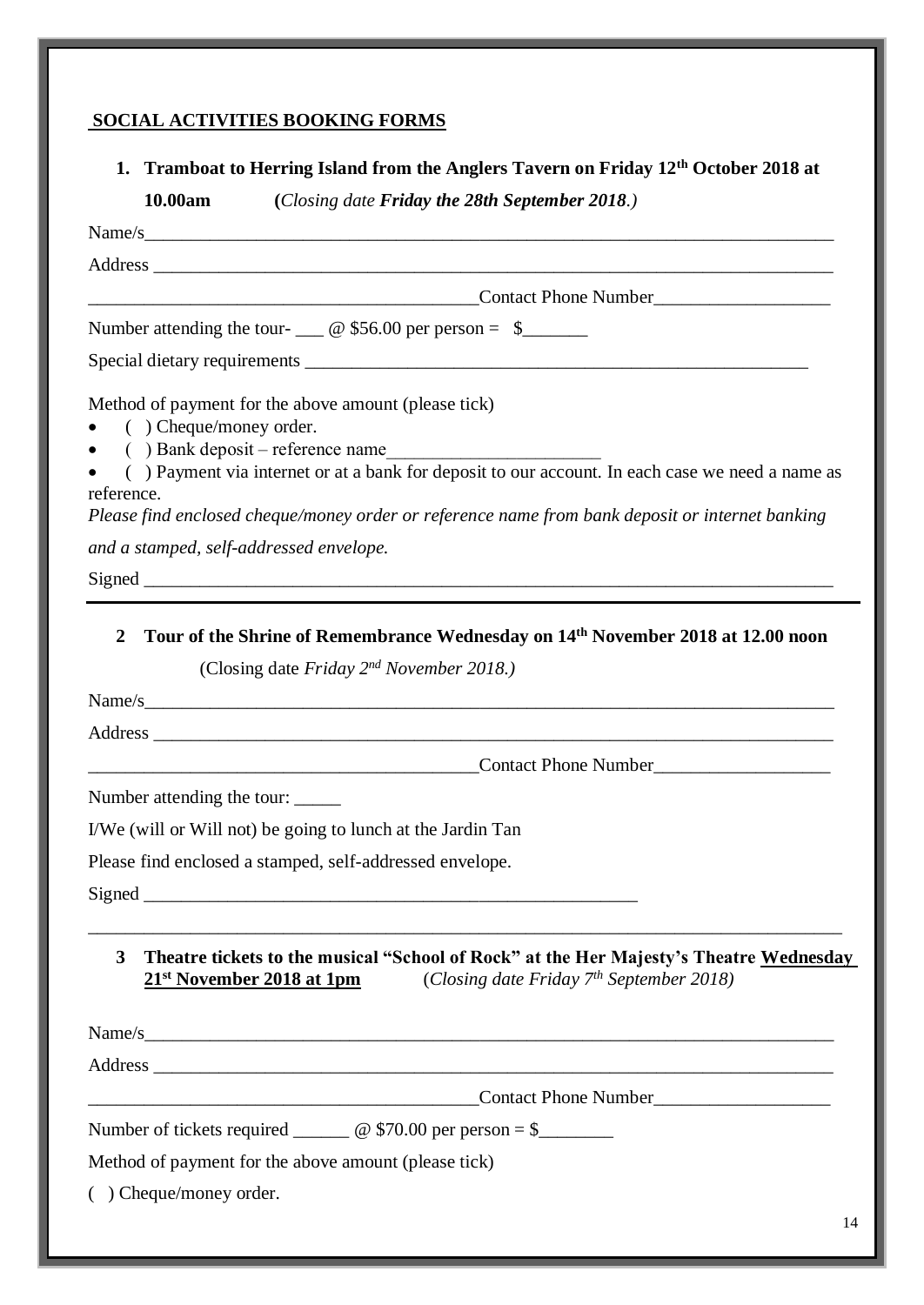- $($ ) Bank deposit reference number/name
- ( ) Payment via internet or at a bank for deposit to our account. In each case we need a name as reference.

*Please find enclosed a cheque/money order or reference name from bank deposit or internet banking and a stamped, self-addressed envelope.*

Signed \_\_\_\_\_\_\_\_\_\_\_\_\_\_\_\_\_\_\_\_\_\_\_\_\_\_\_\_\_\_\_\_\_\_\_\_\_\_\_\_\_\_\_\_\_\_\_\_\_\_\_\_\_\_

**4 Theatre tickets to the musical "Evita" at the State Theatre on Wednesday 23rd January 2019 at 1pm** (*Closing date Friday 2nd November 2018))*

 $Name/s$ 

Address \_\_\_\_\_\_\_\_\_\_\_\_\_\_\_\_\_\_\_\_\_\_\_\_\_\_\_\_\_\_\_\_\_\_\_\_\_\_\_\_\_\_\_\_\_\_\_\_\_\_\_\_\_\_\_\_\_\_\_\_\_\_\_\_\_\_\_\_\_\_\_\_\_

Contact Phone Number

Number of tickets required  $\qquad \qquad @$  \$70.00 per person = \$

Would you prefer seats in the back rows of the stalls? Yes/No

Method of payment for the above amount (please tick)

- ( ) Cheque/money order.
- $($ ) Bank deposit reference number/name
- ( ) Payment via internet or at a bank for deposit to our account. In each case we need a name as reference.

*Please find enclosed cheque/money order or reference name from bank deposit or internet banking and a stamped, self-addressed envelope.*

Signed  $\Box$ 

**5 Theatre tickets to the musical "The Jersey Boys" at the Regent Theatre on Wednesday** 

**24th April 2019 at 1pm.** (*Closing date Friday 8th February 2019)*

Name/s

Address \_\_\_\_\_\_\_\_\_\_\_\_\_\_\_\_\_\_\_\_\_\_\_\_\_\_\_\_\_\_\_\_\_\_\_\_\_\_\_\_\_\_\_\_\_\_\_\_\_\_\_\_\_\_\_\_\_\_\_\_\_\_\_\_\_\_\_\_\_\_\_\_\_

Contact Phone Number

Number of tickets required  $\_\_\_\_\_\_\_\_\$ <sub> $\otimes$  \$80.00 per person = \$ $\_\_\_\_\_\_\_\_\_\$ </sub> Method of payment for the above amount (please tick)

( ) Cheque/money order.

 $($ ) Bank deposit – reference number/name

( ) Payment via internet or at a bank for deposit to our account. In each case we need a name as reference.

**\_\_\_\_\_\_\_\_\_\_\_\_\_\_\_\_\_\_\_\_\_\_\_\_\_\_\_\_\_\_\_\_\_\_\_\_\_\_\_\_\_\_\_\_\_\_\_\_\_\_\_\_\_\_\_\_\_\_\_\_\_\_\_\_\_\_\_\_\_\_\_\_\_\_\_\_\_**

Please find enclosed a cheque/money order or reference name from bank deposit or internet banking and a stamped, self-addressed envelope.

Signed  $\Box$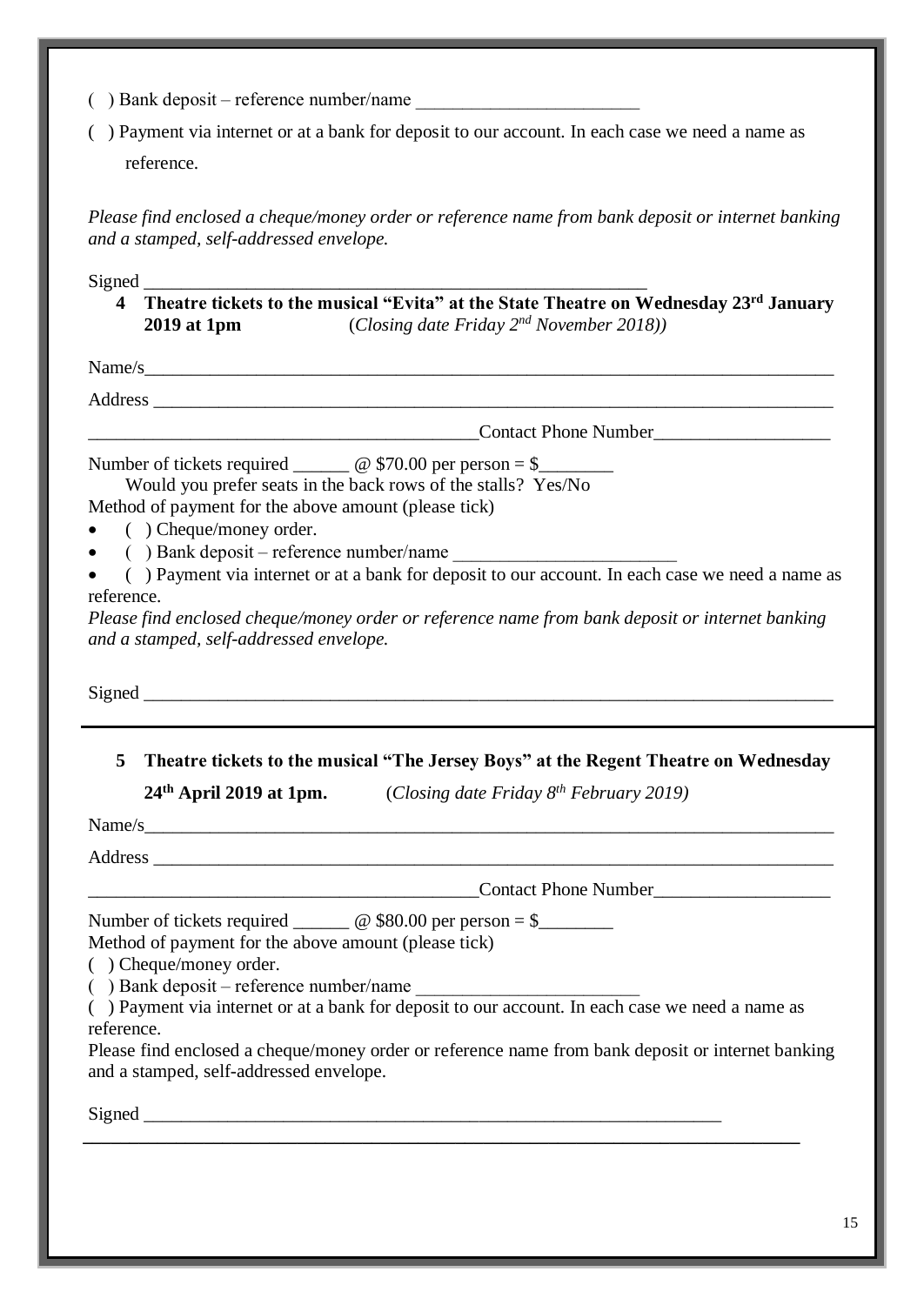#### **WHAT HAPPENS IN THE SINGING FOR FUN GROUP?**

Our leader is Jo Bradshaw. 20 -30 0f us singers sit around in a semi-circle and keenly watch her. She keeps the beat with a stick she found or was given. This gives us the nod to start singing. Our folders have words & music for 180 songs. Many of these songs we remember fondly from the Top 40's of bygone days. So, we sing out just like Elvis, the Seekers, Dean Martin, Buddy Holly, the Eagles, Bing, The Everly Brothers, The Beatles or Satchmo. It is a trip "down memory lane". We are very lucky to have our three talented guitarists (Brian, Robyn and Colleen) who do a great job keeping up with us. We particularly love singing songs and rounds with harmonies. When we harmonise, we feel very pleased and proud of our efforts.

We take it in turns to lead fun exercises that expand our lungs and warm up our voices. Halfway through the afternoon Margaret Dowsett sets out a much appreciated and varied afternoon tea. The singing for fun group was started about 11years ago when Helen Cameron, Fran Horton, Margaret Dowsett and Michael O'Dwyer decided it would be a lot of fun and a wonderful weekly outing for U3A members. The group meets on Mondays at 1.30-3.00 at Flemington Community Centre.



Jo with her baton.

Margaret and Fran who helped to start the singing group

See below our 3 guitarists: Robyn , Brian and Colleen.